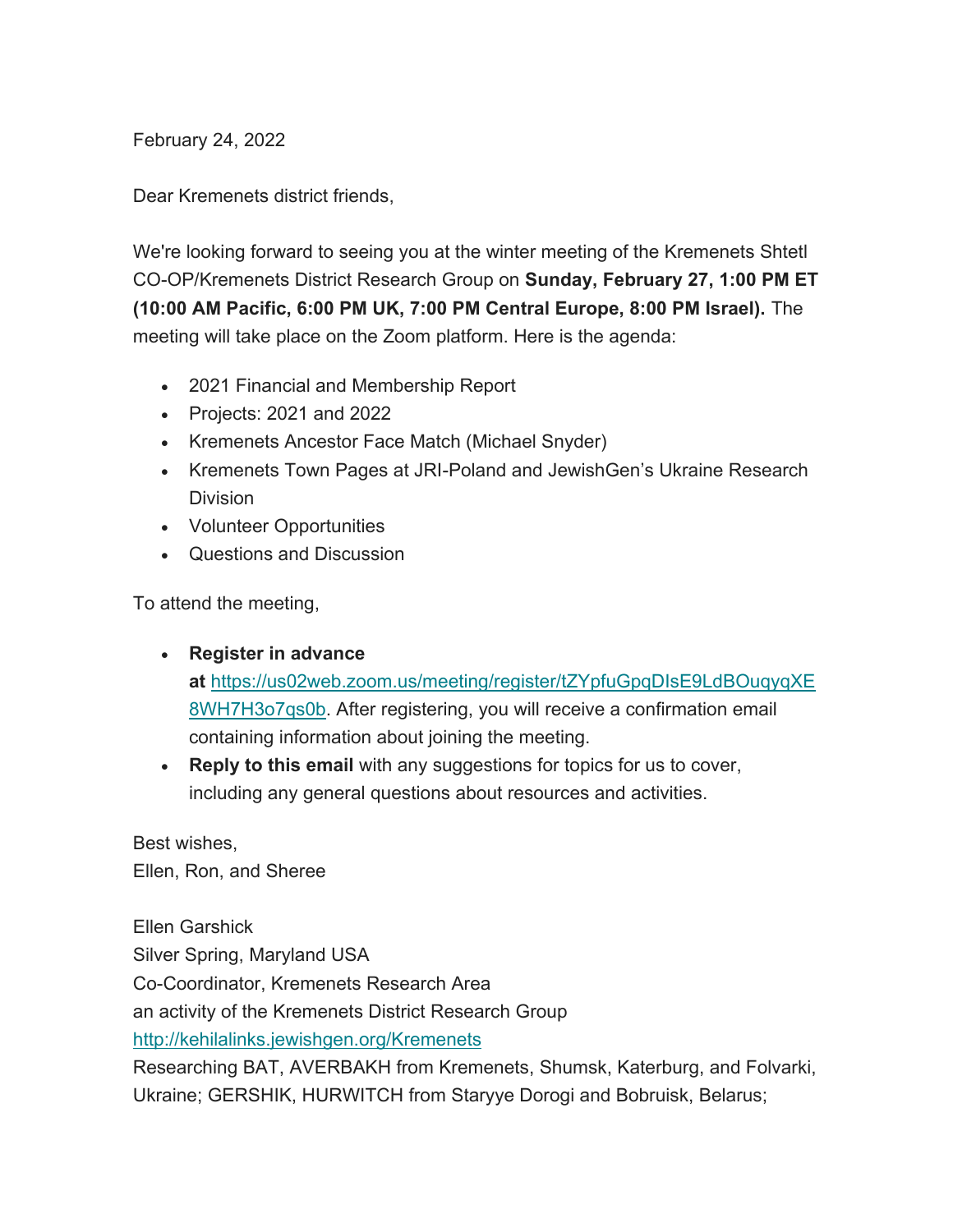ROTHKOPF (ROTKOP), GOLDBERG from Bialystok, Poland, and Baranivichi and Slonim, Belarus

Ron Doctor (rddpdx@gmail.com)

Portland, Oregon USA

Co-Coordinator, Kremenets Research Area/Jewish Records Indexing-Poland, an activity of the Kremenets District Research Group (KDRG) and Board Member and Past Coordinator, JewishGen Ukraine Special Interest Group (Ukraine SIG) Researching DOCTOR (DIOKHTER), VARER, AVERBAKH, KORENFELD ... all

from Kremenets, Oleksinets, Yampol, Vishnevets and KAZDOY (KOSODOY), DUBINSKI, DUBOWSKY ... all from Kiev, Uman, Odessa

Sheree Roth (ssroth@pacbell.net) Co-Coordinator, Kremenets Research Area/Jewish Records Indexing-Poland, an activity of the Kremenets District Research Group (KDRG)

## **How to Donate to Kremenets Towns Research**

**Credit card or debit card:** Follow the instructions at http://jri-poland.org/support.htm. Under "Allocation of your contribution," select "Town Name" and enter "Kremenets Towns." (Note: Membership in JRI-Poland is separate and is not a contribution to Kremenets Towns.) When you make your donation, please also send an e-mail message to kremenetsdrg@gmail.com with the amount and date of your contribution so that we can be sure the donation gets applied properly.

**Mail:** Fill out this form and mail it it with your check. Be sure to specify that your contribution is for Kremenets Towns. (Note: Membership in JRI-Poland is separate and is not a contribution to Kremenets Towns.) When you send your donation, please also send an e-mail message to kremenetsdrg@gmail.com with the amount and date of your contribution so that we can be sure the donation gets applied properly.